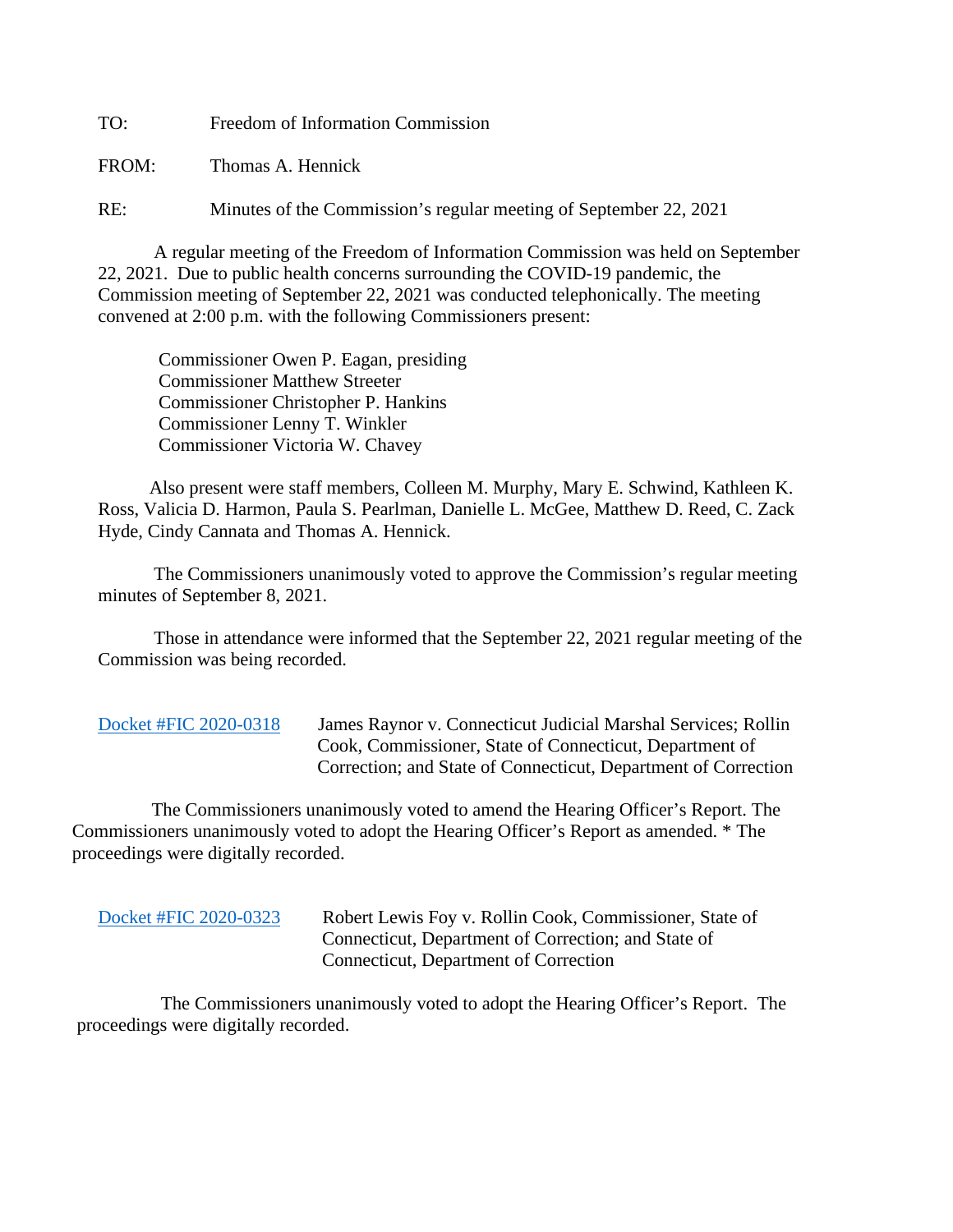Minutes, Regular Meeting, September 22, 2021 Page 2

[Docket #FIC 2020-0020](https://portal.ct.gov/-/media/FOI/FinalDecisions/2021/Sep22/2020-0020.pdf) Lynnelle Jones v. President, Wilson Point Property Owner's Association; and Wilson Point Property Owner's Association

 Attorney Mark Sommaruga appeared on behalf of the complainant. Attorney William Ward appeared on behalf of the respondents. The Commissioners unanimously voted to adopt the Hearing Officer's Report. The proceedings were digitally recorded.

[Docket #FIC 2020-0069](https://portal.ct.gov/-/media/FOI/FinalDecisions/2021/Sep22/2020-0069.pdf) Robert Cushman v. Chief, Police Department, Town of West Hartford; Police Department, Town of West Hartford; and Town of West Hartford

 The Commissioners unanimously voted to adopt the Hearing Officer's Report. The proceedings were digitally recorded.

 Colleen M. Murphy, Matthew D. Reed and Kathleen K. Ross reported on pending appeals.

 Colleen M. Murphy reported that staff would revisit current remote operations and discuss options for moving from remote proceedings to in person meetings and hearings.

 Colleen M. Murphy reported that Jennifer Miller had accepted the vacant Staff Attorney II position and would join the Commission in October.

The meeting was adjourned at 2:39 p.m.

 \_\_\_\_\_\_\_\_\_\_\_\_\_ Thomas A. Hennick MINREGmeeting 09222021/tah/009232021

\* See attached for amendments